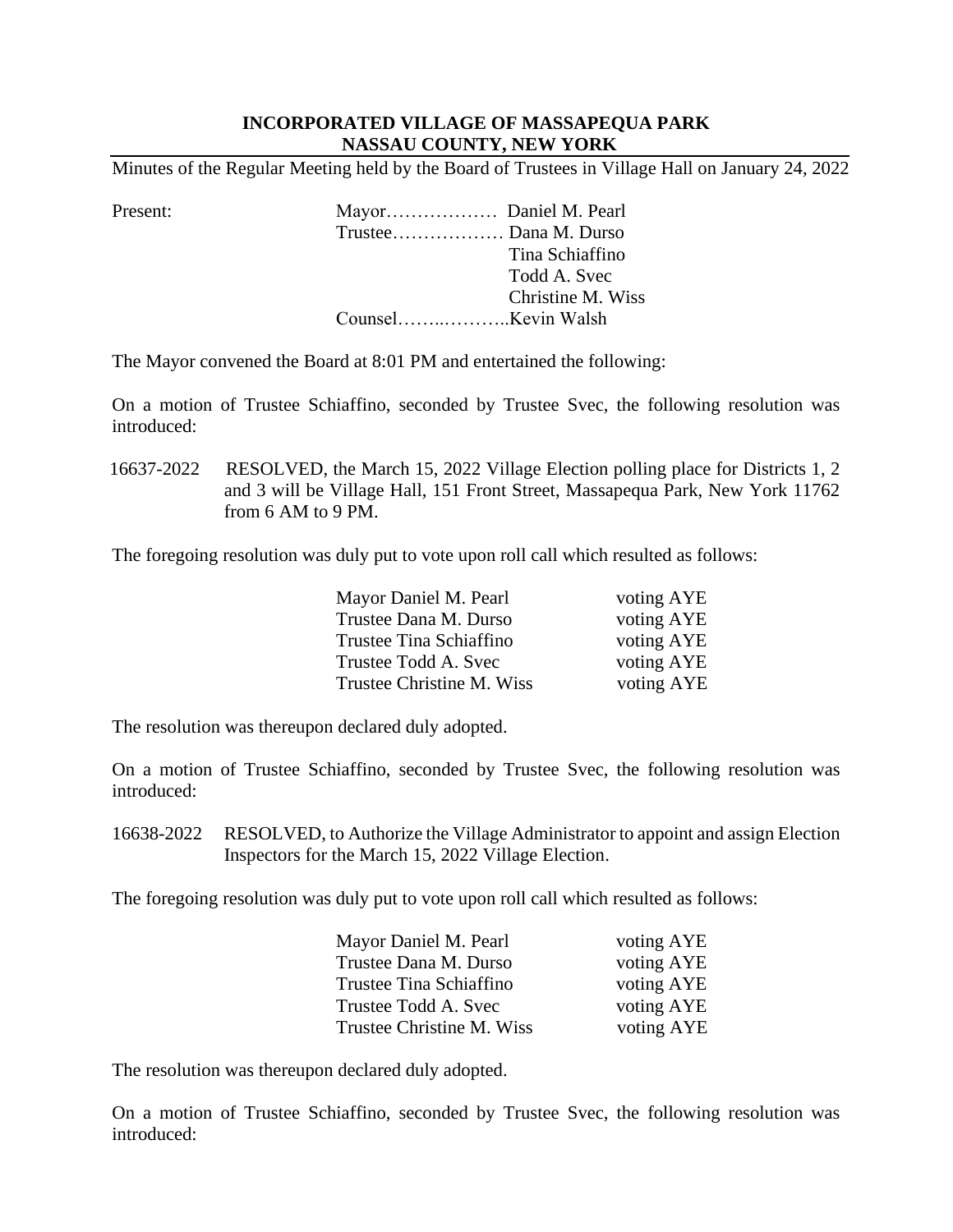16639-2022 RESOLVED, to Approve a request from Massapequa International Little League to hold their Annual Opening Day Parade on Saturday April 9, 2022.

The foregoing resolution was duly put to vote upon roll call which resulted as follows:

| Mayor Daniel M. Pearl     | voting AYE |
|---------------------------|------------|
| Trustee Dana M. Durso     | voting AYE |
| Trustee Tina Schiaffino   | voting AYE |
| Trustee Todd A. Svec      | voting AYE |
| Trustee Christine M. Wiss | voting AYE |

The resolution was thereupon declared duly adopted.

 On a motion of Trustee Schiaffino, seconded by Trustee Svec, the following resolution was introduced:

 16640-2022 RESOLVED, to Approve a request from Massapequa Coast Little League to hold their Annual Opening Day Parade on Saturday April 2, 2022, rain date April 3, 2022.

The foregoing resolution was duly put to vote upon roll call which resulted as follows:

| Mayor Daniel M. Pearl     | voting AYE |
|---------------------------|------------|
| Trustee Dana M. Durso     | voting AYE |
| Trustee Tina Schiaffino   | voting AYE |
| Trustee Todd A. Svec      | voting AYE |
| Trustee Christine M. Wiss | voting AYE |

The resolution was thereupon declared duly adopted.

On a motion of Trustee Schiaffino, seconded by Trustee Svec, the following resolution was introduced:

16641-2022 RESOLVED, to Approve a request for a Storage Container Permit for Ms. Coleen Swartz, 180 Massapequa Avenue, Massapequa Park, New York 11762.

The foregoing resolution was duly put to vote upon roll call which resulted as follows:

|                                                     | Mayor Daniel M. Pearl     | voting AYE |
|-----------------------------------------------------|---------------------------|------------|
|                                                     | Trustee Dana M. Durso     | voting AYE |
|                                                     | Trustee Tina Schiaffino   | voting AYE |
|                                                     | Trustee Todd A. Svec      | voting AYE |
|                                                     | Trustee Christine M. Wiss | voting AYE |
| The resolution was thereupon declared duly adopted. |                           |            |

On a motion of Trustee Schiaffino, seconded by Trustee Svec, the following resolution was introduced: